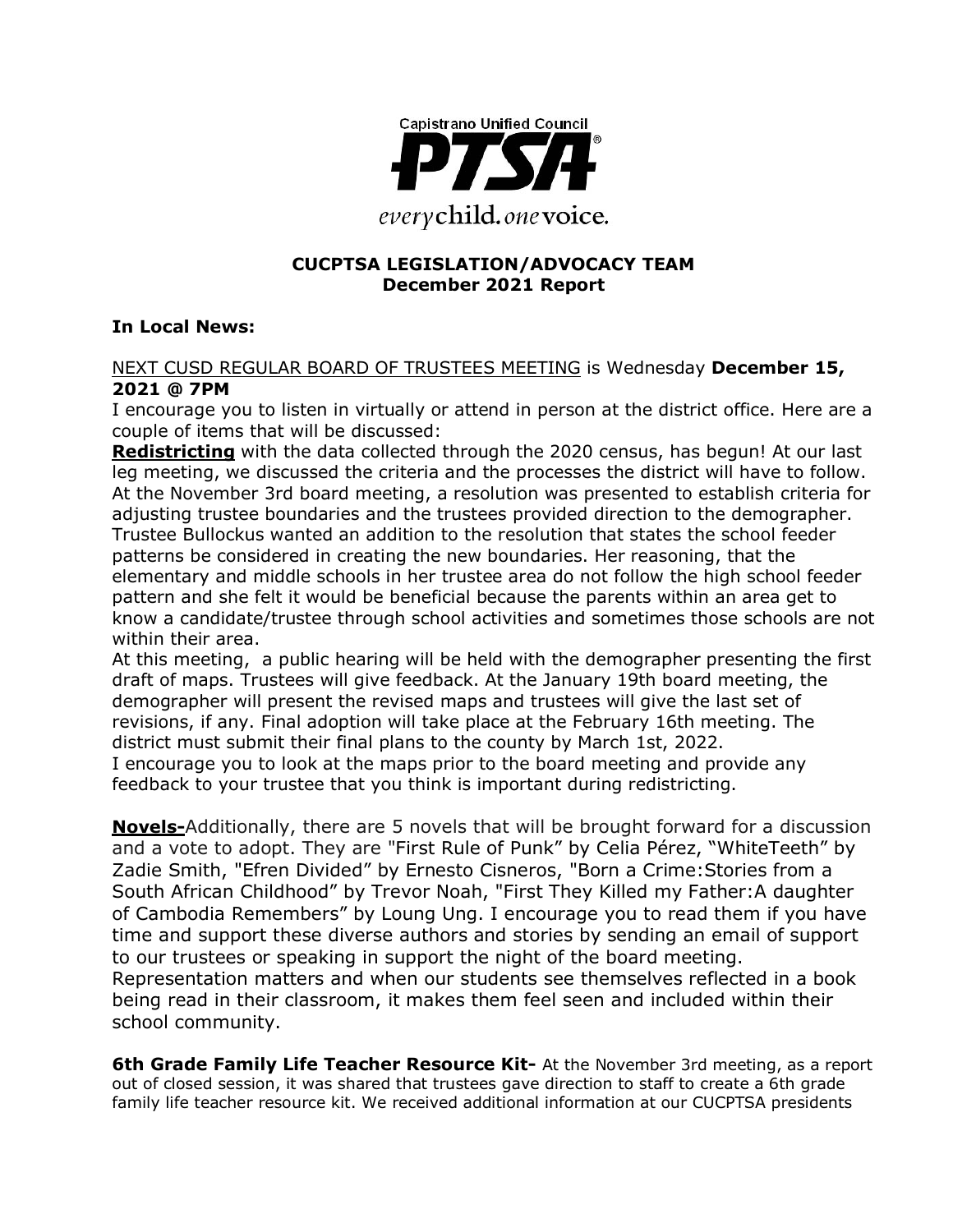meeting in November from Dr. Merwin that the implementation of resources and the new 6th grade family life teacher resource kit will be in August of 2023. Sixth grade teachers will have the resources available to teach incoming sixth graders during the first quarter of the school year. Topics will address the unique health needs of students during their first year of middle school, including puberty. Resources will go through the new IMRC process for full transparency with the public. The "opt-out" process is determined by Ed Code. Parent communication and teacher training in the Spring of 2023. I am hoping to have Dr. Merwin present this information to our leg team in January so we can further discuss these changes and I encourage you to bring your questions.

As always, the board agendas are available approximately 72 hours prior to the board meeting. They can be found on the district's website under the BOARD tab. Look for an email from Ryan Burris at that 72 hour timeframe with a copy of the agenda and the exhibits. He will also include instructions on emailing your trustees with comments on any agenda item and provide information on how to make a public comment either online or in person. If you have additional questions on any of that, PLEASE feel free to reach out to me! I am here to help and encourage all of you to "pull a speaker card" and speak about something you are passionate about. Maybe your school is doing a fundraiser that you would like to spread the word on or a membership drive. Sometimes trustees join PTA's that are not in their trustee area!! Or an agenda item you would like to provide feedback on or educate the public about. We are the pulse of our schools because we are informed and have the information that our communities need.

#### **Agendas from the most recent Board of Trustee meetings can be found here:**

November 3, 2021 – Board Meeting https://capousdca.schoolloop.com/file/1514016268888/1455438848279/5860887198519647442.pdf

October 20, 2021 – Board Meeting https://capousdca.schoolloop.com/file/1514016268888/1531973256666/2968637560353376106.pdf

October 6, 2021 – Board Workshop https://capousdca.schoolloop.com/file/1514016268888/1531973256666/8850849376584361757.pdf

Minutes and Audio Recordings of Meetings can be found at https://capousd.ca.schoolloop.com/pf4/cms2/view\_page?d=x&group\_id=15140162688 88&vdid=wi10b1qsopu12s#2021-22

Minutes are listed once approved, audio is typically posted within a day or two of the meeting. Also, on this page are links to 2020-2021 minutes/agendas/audio and previous years.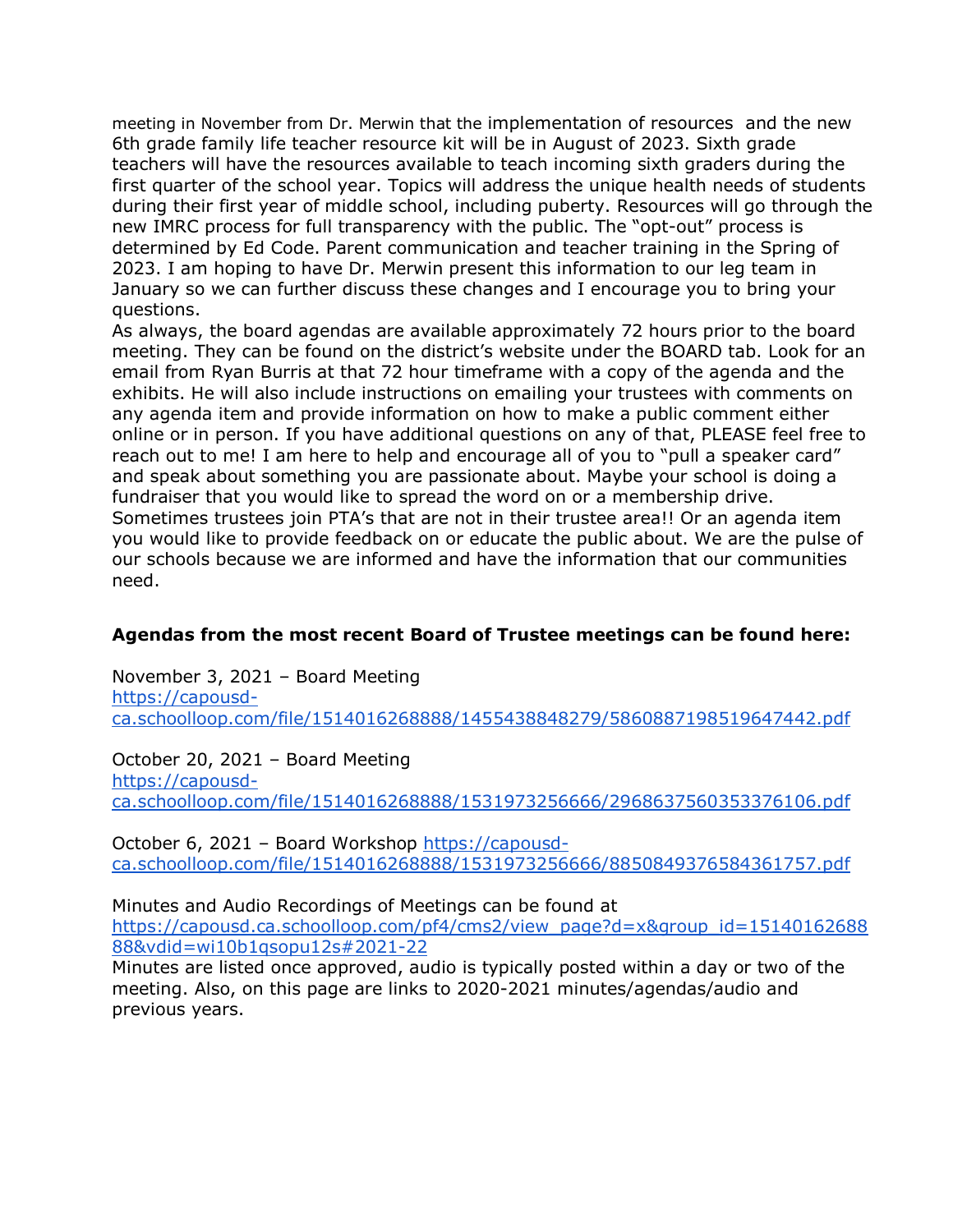#### **Other District news:**

Family Resource Center:

https://sped-capousd-ca.schoolloop.com/frc

We have a wonderful Family Resource Center located in the lower level of the district office!!!! Please visit it if you have time! It provides support by helping parents, families and children find resources in person and online covering a variety of topics which include autism, dyslexia, and health resources to name just a few. They also connect parents with upcoming workshops within the community.

PAPER: 24 hour online tutoring https://app.paper.co/login/student

CUSD Hiring Fair: December 17th 9am-12pm @ CUSD Education Center/District Office-Free Breakfast Provided- CUSD is hiring credentialed and Non-credentialed staff, parttime and full time positions available. Food Service Workers, Paraeducators, Campus/Student Supervisors, Substitute Teachers, Bus Driver's and LVN's. Visit https://www.edjoin.org/Home/Jobs?districtID=525&catID=0 for more information.

CUSD Covid-19 Dashboard: https://webapps.capousd.org/COVID19Dashboard/

CUSD Safety Plan: http://capousdca.schoolloop.com/file/1514016268908/1218998864154/5658544572628422051.pdf

The District launched an online magazine about the amazing things happening across our district in June of 2019. It is CUSD Insider and can be found at http://cusdinsider.org/ Please take the time to share this online resource with our families, it provides a site for accurate information about our district to counter the misinformation that is spread.

**CUCPTSA Legislation/Advocacy Racial Equity Book Club:** We have formed a book club and for our next discussion we are reading "We Want to do More Than Survive: Abolitionist Teaching and the Pursuit of Educational Freedom" by Bettina L. Love (ISBN 978-0-8070-2834-6).

Our next meeting is on **Friday, January 14, 2022!** at 9:30am - we are holding a single meeting for this book, and hope you can join us at this time. If you would like to attend, please contact Michele Ploessel-Campbell by email myshel@ix.netcom.com.

**From Fourth District PTA: Talking Points for Legisaltive Chairs, December, 2021 coming soon... Talking Points for Legislative Chairs, November, 2021** Details are in the November issue of the *Advocacy Communicator.*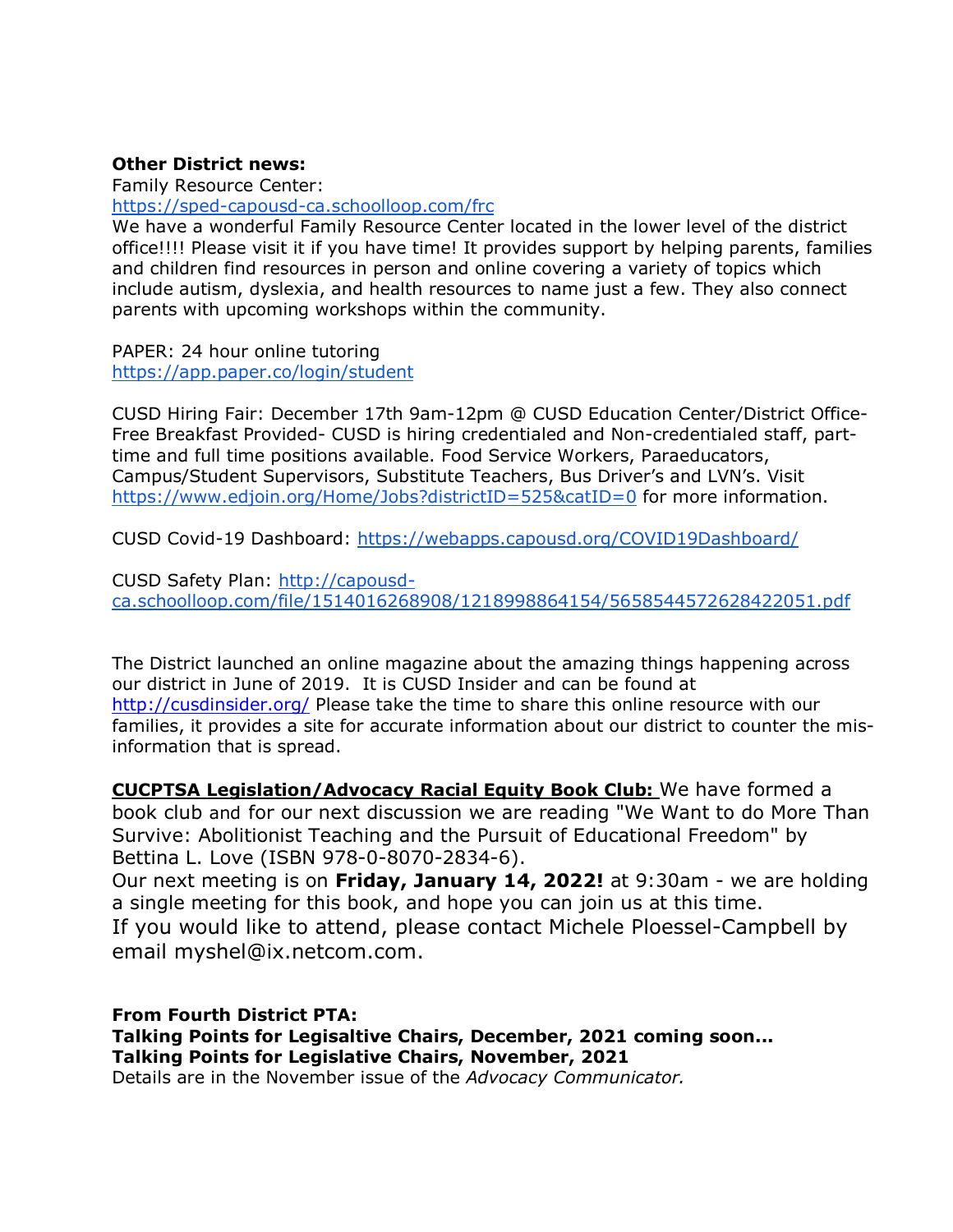- Do we have a problem that PTA should address? Now is the time to start working on a resolution to present at the 2022 California State PTA Convention.
- When you advocate for children, who has the power to make changes you are looking for? There is a brief article about this in the Communicator and it will be covered in depth at the Virtual Advocacy Training Workshop on October 8. The workshop will also have presentations by someone from the Orange County Department of Education, the Orange County Health Care Agency, and California State PTA.
- A 30-minute video explaining California's school system is posted on an Ed100 blog. The video was designed for teens at a summer conference, but it's a valuable review for grownups too.
- We need to make sure all of our children, from Kindergarten through high school, get arts education. The Communicator lists a number of resources to help us advocate for the arts.
- The state legislature is in recess until January so now is a good time to visit our lawmakers in their local offices. Shall we plan a visit?
- Ed100 has a new year-round program to teach high school students be informed advocates. Adults are needed to help support the program as well.
- Sacramento Safari will be in the state capitol again on March 7 and 8, 2022. Are we sending someone from our PTA?

Back issues of the Communicator can be found at: http://www.fourthdistrictpta.org/advocacy-communicator/

#### **In State News:**

K-12 Politics and Tech Update: Nov 11th

Kevin Gordon of Capitol Advisors does a video "podcast" on YouTube that can be found here: K-12 Politics and Tech Update: November 11th 2021There is a new video posted each week. I encourage you to take 20 minutes to catch up on his latest update.

## **On my watch list are 2-3 PROPOSED CA BALLOT initiatives: Here's what you need to know!**

Here is a website that you can track CA ballot initiatives:

**https://oag.ca.gov/initiatives/active-measures**

These are the current ones that are out there that impact schools.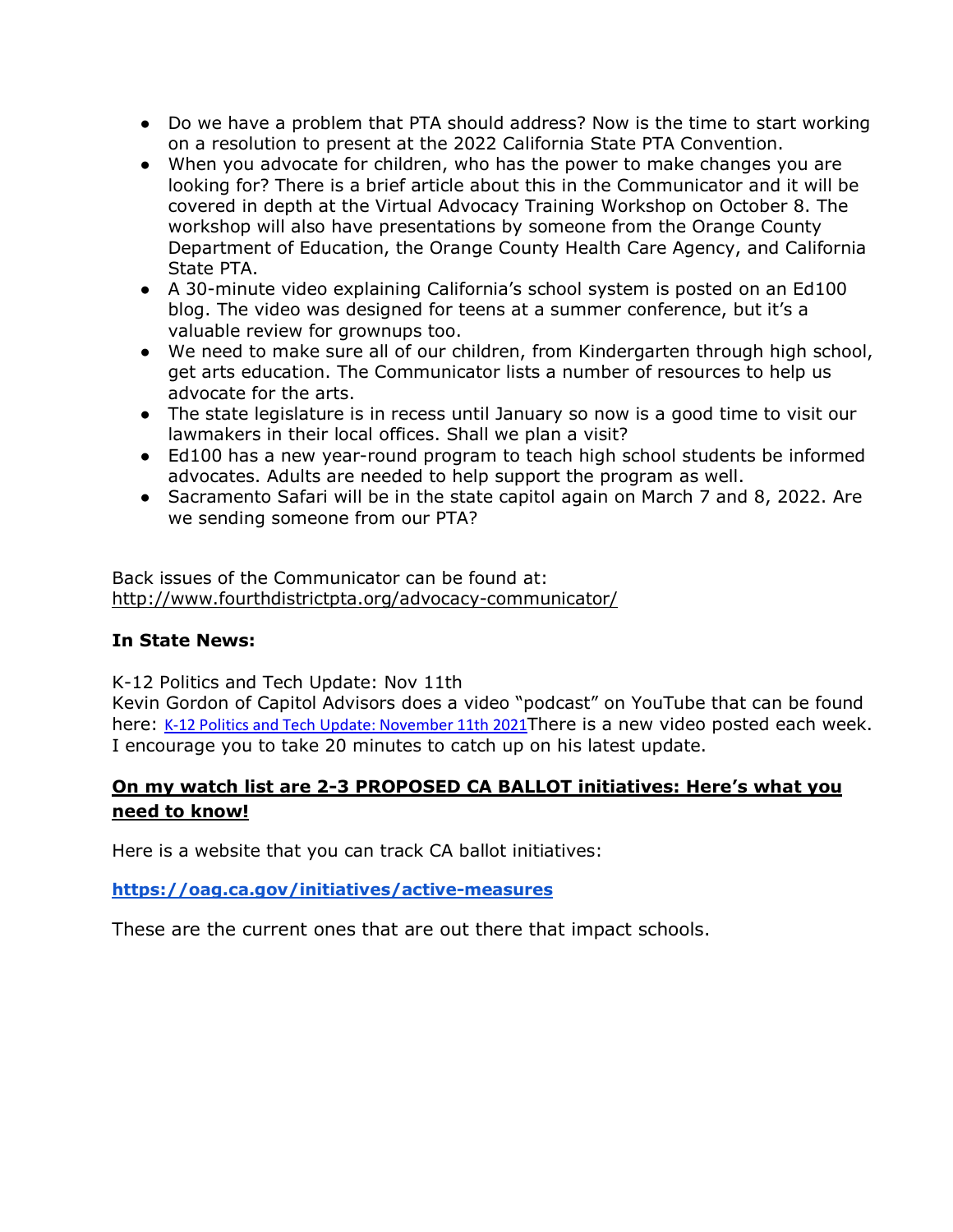### **Proposed California Ballot Measure Would Give Parents 'Legal Standing' to Sue for Better Schools as Right-to-Education Efforts Spread** by Linda Jacobson

Californians could vote next year on whether students should have a constitutional right to a high-quality education, potentially opening the door to litigation from parents dissatisfied with their children's schools.

https://www.the74million.org/article/proposed-california-ballot-measure-would-giveparents-legal-standing-to-sue-for-better-schools-as-right-to-education-efforts-spread/

**School Voucher Initiatives**-So far only one is actively to the point of collecting signatures. The other one is waiting on title and summaries.

REQUIRES STATE FUNDING OF RELIGIOUS AND OTHER PRIVATE SCHOOL EDUCATION. INITIATIVE CONSTITUTIONAL AMENDMENT AND STATUTE.

**Title and Summary Issued on October 12, 2021**

## **21-0006A1**

Proponents of this initiative are wanting to make \$13,000 to be available to each student every year, to be used toward tuition and education expenses at an accredited private school of their choice. An education savings account will be established at the request of the student's parent or legal guardian.

"Education Savings Act of 2022"

**Fiscal Impact Estimate Report**

## **21-0011A1**

## **At the National Level and National PTA:**

## **Build Back Better**

Two weeks ago, on November 19, the US House of Representatives passed the "Build Back Better" Act to provide funding, establish programs and modify provisions related to education, labor, childcare, health care, taxes, immigration and the environment. The bill will now move to the Senate and will likely be amended before voting takes place on the Senate floor. Read National PTA's response here: https://www.pta.org/home/About-National-Parent-Teacher-Association/PTA-Newsroom/news-list/news-detail-page/2021/11/23/national-pta-responds-to-housepassage-of-build-back-better-infrastructure-legislation

## **What is Critical Race Theory and why is it under attack?** by Stephen Sawchuk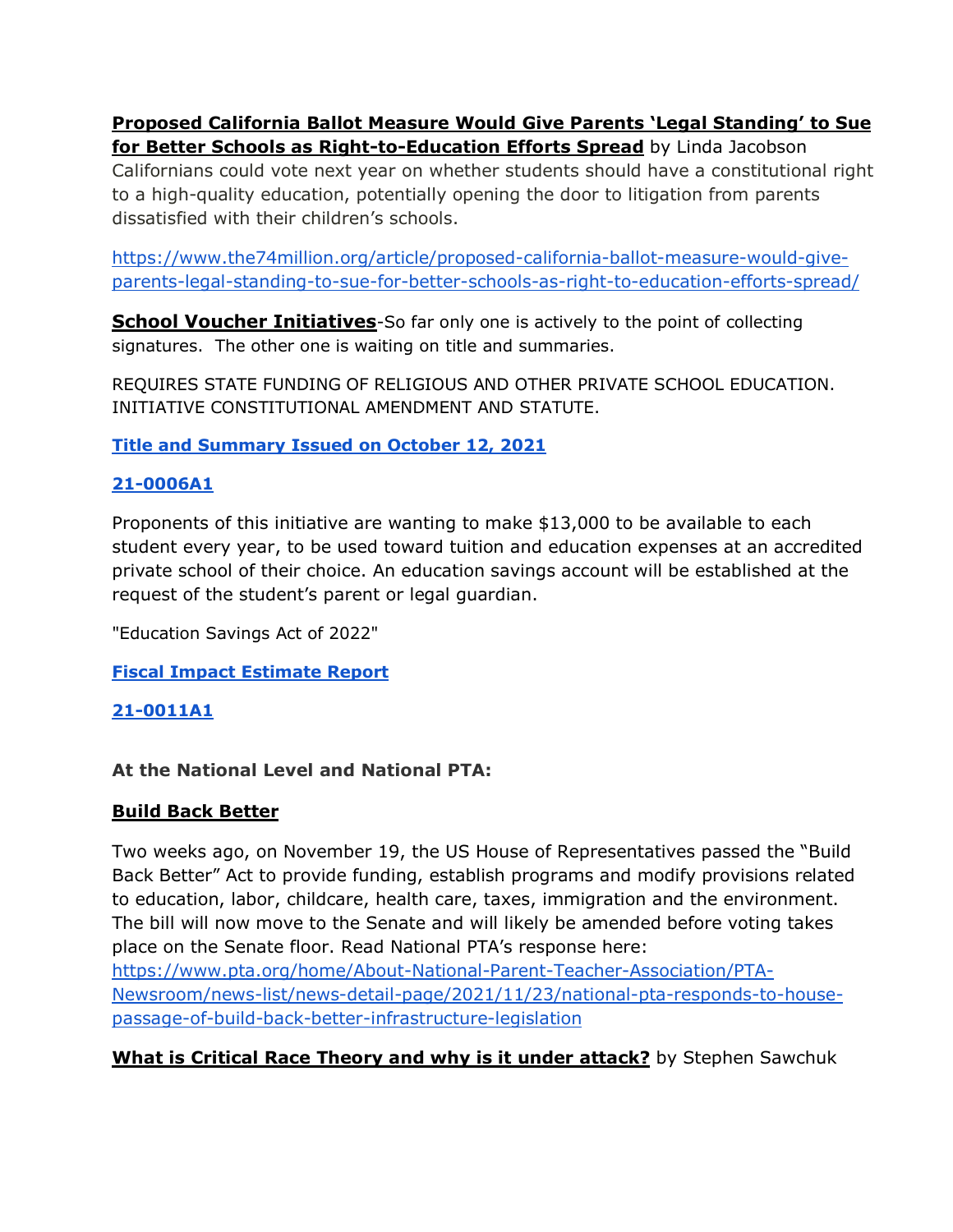Is "critical race theory" a way of understanding how American racism has shaped public policy, or a divisive discourse that pits people of color against white people? In this article there are multiple related articles as you scroll down the page.

https://www.edweek.org/leadership/what-is-critical-race-theory-and-why-is-it-underattack/2021/05?utm\_source=nl&utm\_medium=eml&utm\_campaign=eu&M=64210006 &U=&UUID=cb13176a8a3db6453a69c11def0da309

#### **Map: How Much Money Each State Spends Per Student** by EdWeek

https://www.edweek.org/ew/collections/quality-counts-2019-state-finance/map-perpupil-spending-state-by-state.html A look at per student spending across the USA. These are averaged numbers across a state, so you don't see the range of spending differences that happen even within a single state.

## **Michigan Student Kills 3 in Deadliest School Shooting Since 2018** by the

Associated Press

A 15-year-old sophomore opened fire at his Michigan high school on Tuesday, killing three students and wounding eight other people, including at least one teacher, authorities said.

https://www.edweek.org/leadership/mich-student-kills-3-in-deadliest-school-shootingsince-

2018/2021/11?utm\_source=nl&utm\_medium=eml&utm\_campaign=eu&M=64231629& U=&UUID=cb13176a8a3db6453a69c11def0da309

#### **National PTA & Michigan PTA Statement on Shooting:**

https://www.pta.org/home/About-National-Parent-Teacher-Association/PTA-Newsroom/news-list/news-detail-page/2021/12/01/national-pta-and-michigan-ptastatement-on-shooting-at-oxford-high-school

One of the National PTA's Public Policy Priorities for the 117th Congress is to support sensible solutions to gun violence for the safety and well-being of all children. We have the power to stop these school shootings.

Read more here: https://www.pta.org/docs/default-source/files/advocacy/2021/publicpolicy-priorities-letter.pdf